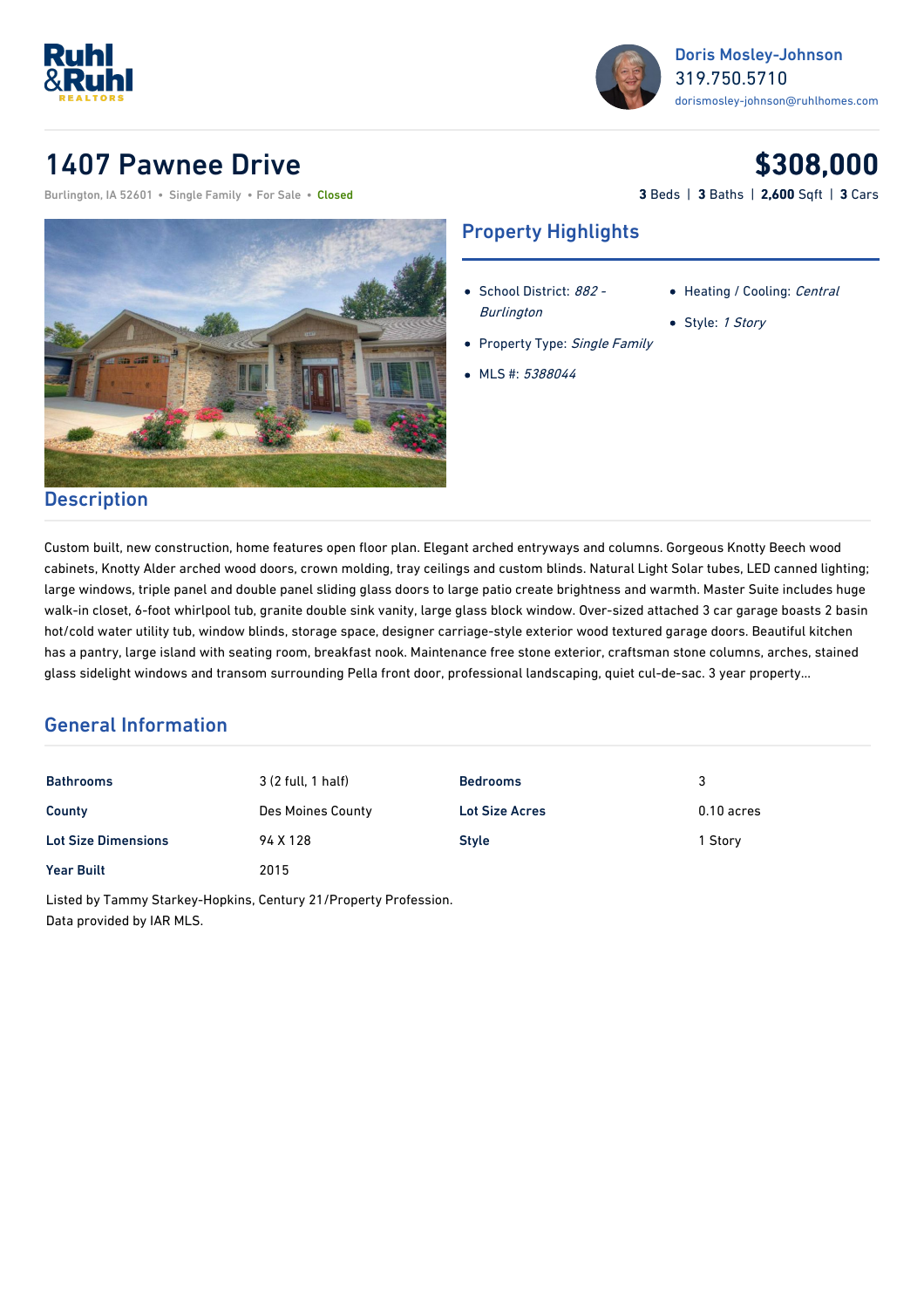



## Room Information

| Garage Info              |                                            | 3 | Garage         | <b>Attached Garage</b> |  |  |
|--------------------------|--------------------------------------------|---|----------------|------------------------|--|--|
| <b>Property Features</b> |                                            |   |                |                        |  |  |
| <b>Appliances</b>        | Wall Oven, Microwave, Dishwasher, Disposal |   | Cooling        | Central                |  |  |
| <b>Heating</b>           | <b>Forced Air</b>                          |   | <b>Roofing</b> | Other                  |  |  |
| Water/Sewer              | City Sewer/Connected                       |   |                |                        |  |  |
|                          |                                            |   |                |                        |  |  |

## Location | 1407 Pawnee Drive, Burlington, IA 52601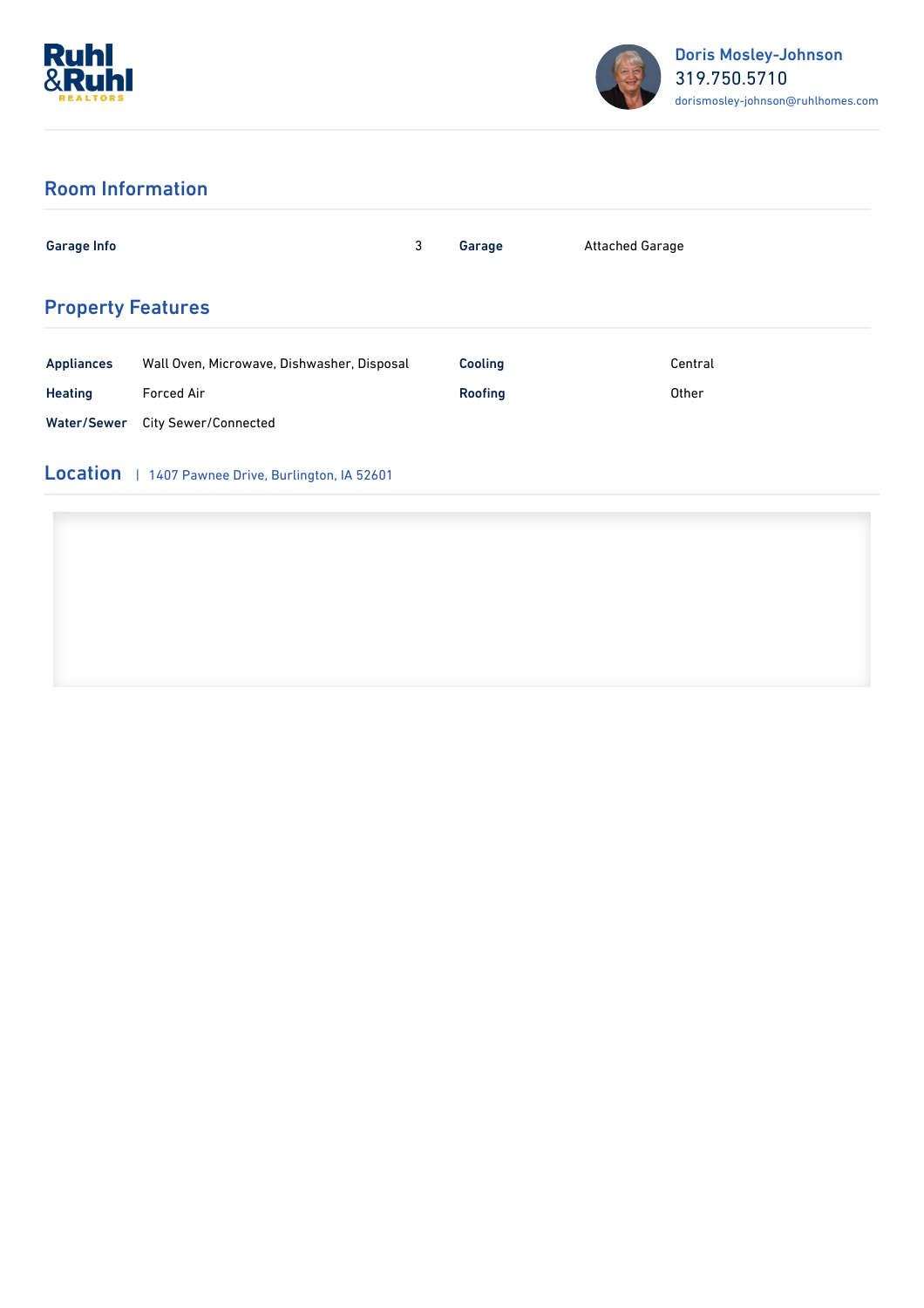































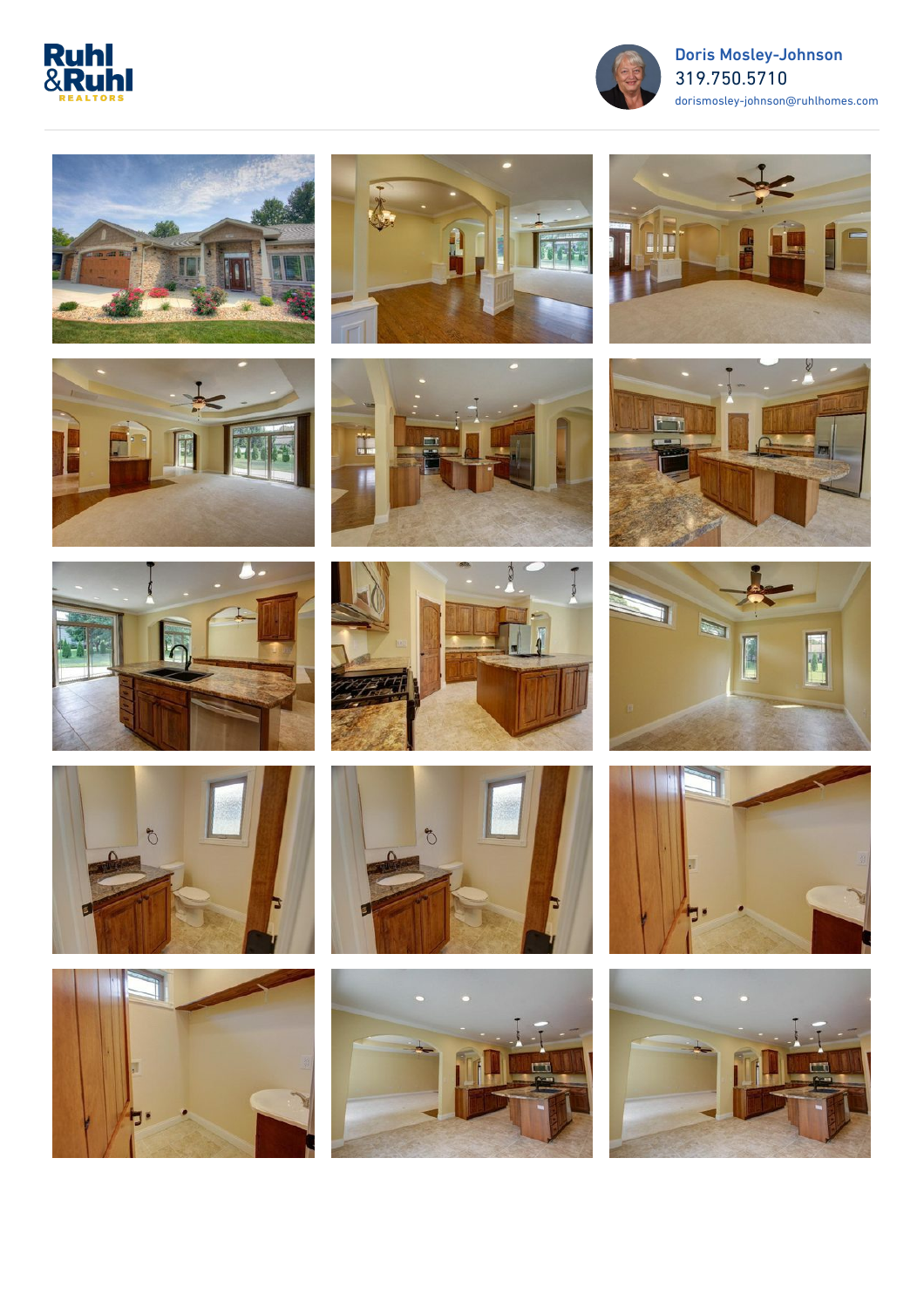



























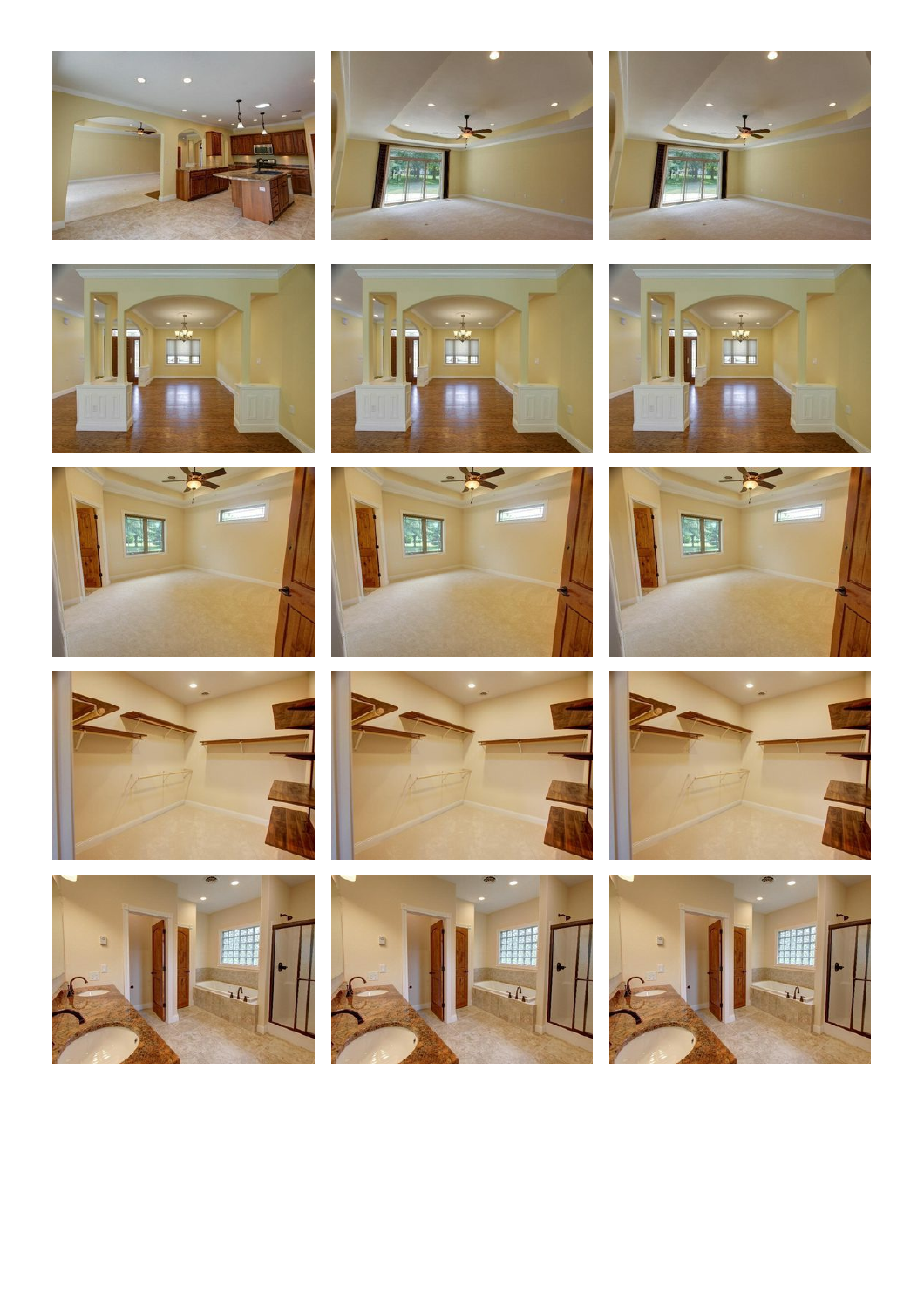